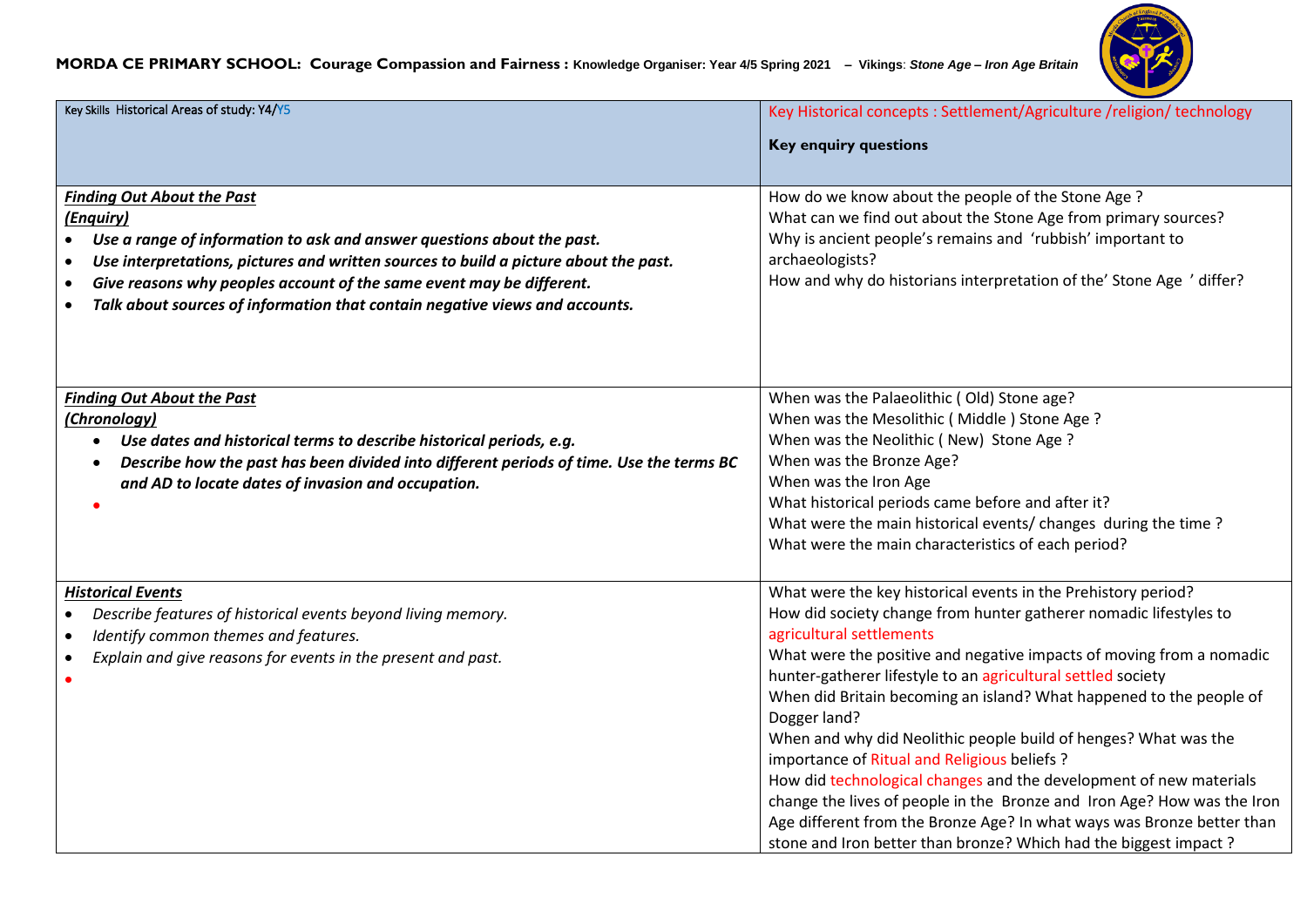

|                                                                                                                                                                                                                                                                                                                                    | How did events change the way people lived their lives during this<br>period? Why did the changes happen (role pf immigrants)<br>What similarities and differences are there in Stone Age - Iron Age<br>cultures to other Ancient cultures we have studies ? (e.g Ancient<br>Egyptians, Vikings, Romans ) (Use previous knowledge)<br>In what ways were the people of this courageous?<br>Has history and popular culture represented the 'Stone Age Man' fairly<br>and accurately? Does Fred Flintstone help us understand life 8000 years<br>ago?                                                                                                                                                                                                                                                                                                                                                            |
|------------------------------------------------------------------------------------------------------------------------------------------------------------------------------------------------------------------------------------------------------------------------------------------------------------------------------------|----------------------------------------------------------------------------------------------------------------------------------------------------------------------------------------------------------------------------------------------------------------------------------------------------------------------------------------------------------------------------------------------------------------------------------------------------------------------------------------------------------------------------------------------------------------------------------------------------------------------------------------------------------------------------------------------------------------------------------------------------------------------------------------------------------------------------------------------------------------------------------------------------------------|
| <b>Lifestyles of People in the Past</b><br>Compare and contrast the ways of life of people from different historical periods.<br>$\bullet$<br>Compare and describe features of life now and in the past beyond living memory.<br>Describe and give reasons for the changes and differences in lifestyle in the past and<br>present | What are the similarities and differences to life in Stone Age - IronAge times to<br>other historical periods we have studied (e.g Ancient Egyptians, Romans, Greeks)<br>What was life like for a hunter gatherer/ cave dweller 8000 years ago?<br>In what ways did things change around 4000 BC?<br>What was life like in a Neolithic settlement? What was new about the new stone<br>Age?<br>What was life like on a in a Hill Fort? (Oswestry Hill Fort visit) (similarities and<br>differences)<br>In<br>What religious beliefs did the Prehistoric people have ?- Why and how where<br>stone henges built?<br>How did prehistoric people honour their dead?<br>Why are the prehistoric graves such an important primary source for<br>archaeologists ?<br>What were the most important aspects of living in the Stone, Bronze and Iron<br>Age? Defining features such as : dress, architecture, transport |

#### Mantle of the Expert

A university lecturer, archaeologist and anthropologist finds stone age cave paintings in a Welsh cave ( Note – no cave painting have as yet been found in the UK), later a burial site is also discovered. A team of anthropologist script writers are commissioned to uncover the story of the people who made these images and left these remains.

Stepping back into their time the team discover the challenges, joys and threats to the tribe and follows them through difficult times in their struggle to survive.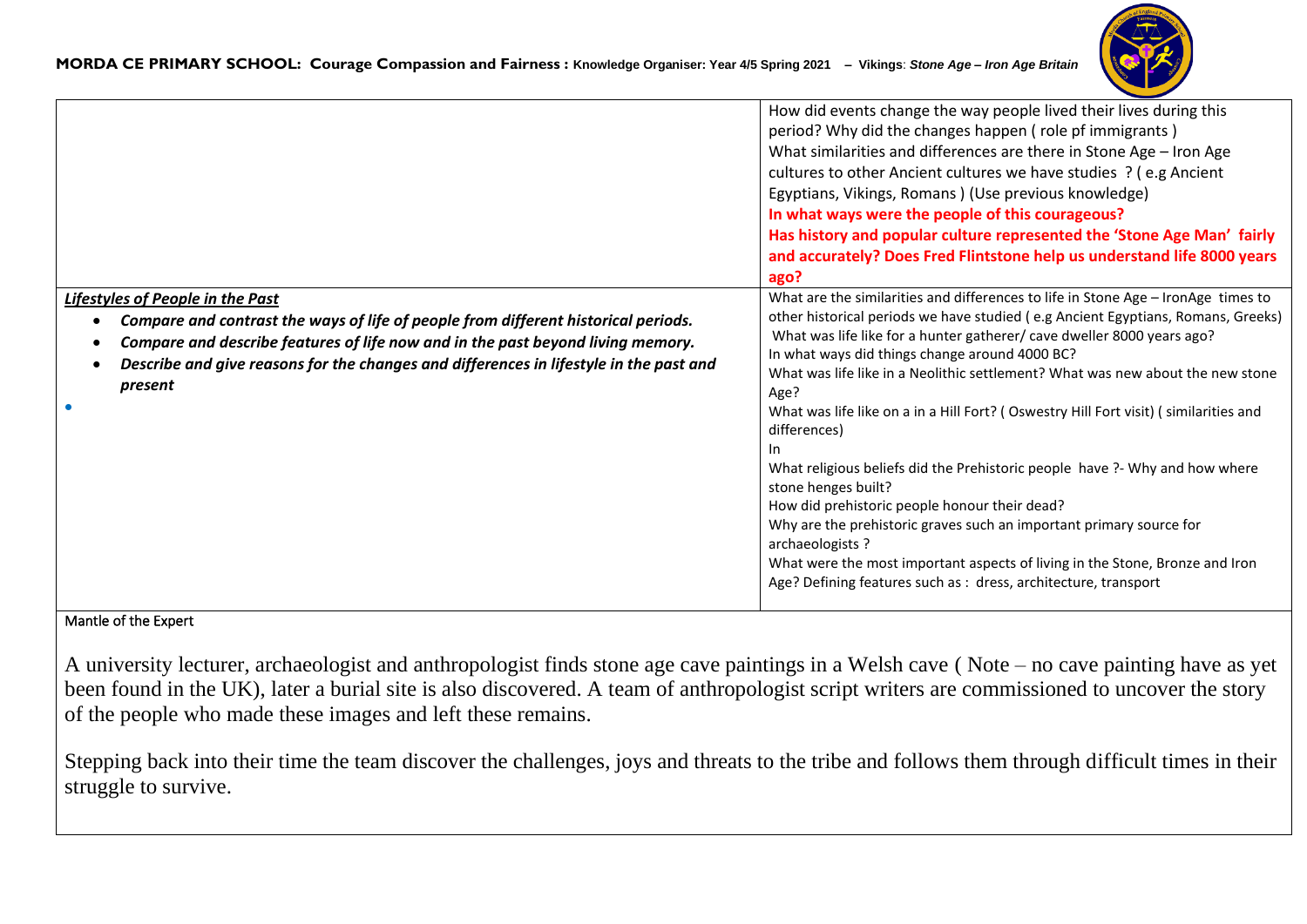

**Key Vocabulary :** Archaeologists, Artefact, Palaeolithic , Mesolithic, Neolithic, chronology, tribal, hunter-gatherers, shelter, civilization settlement, prey - An animal that is hunted for its food, mammoth, antelope, raft, canoe, cave-art **The Stone Age Knowledge Organiser:** Paleolithic Period Mesolithic Period Neolithic Period **Bronze Age** Iron Age 2,600,000 BC 4.000 BC 10,000 BC 2.300 BC 800 BC 43 AD The **Stone Age** marks a period of prehistory in which humans used primitive **stone** tools. Lasting roughly 2.5 million years, the **Stone Age** ended around 5,000 years ago when humans in the Near East began working with metal and making tools and weapons from **bronze** When Was the Stone Age? The Stone Age began about 2.6 million years ago, when researchers found the [earliest evidence of humans using stone tools,](https://www.history.com/news/hunter-gatherer-tools-breakthroughs) and lasted until about 3,300 B.C. when the [Bronze Age](https://www.history.com/topics/bronze-age) began. It is typically broken into three distinct periods: The Paleolithic Period, (old stone age), **roughly 2.5 million years ago** to **the contract of the contract of the contract of the contract of the contract of the contract of the contract of the contract of the contract of t 10,000 B.C.** People were nomadic hunter-gatherers Paviland Cave (Gower). This is home to the earliest human burial found in Britain, dating to around 26,000 years ago. Excavation by Amgueddfa Cymru has shown that the cave was Cave paintings - Early humans may occupied around 30,000 years ago and again around 12,500 have used art as a way of Some of the oldest drawings ever found were made more years ago communicating. Drawings of animals than 30,000 years ago in a cave in southern France on cave walls are common.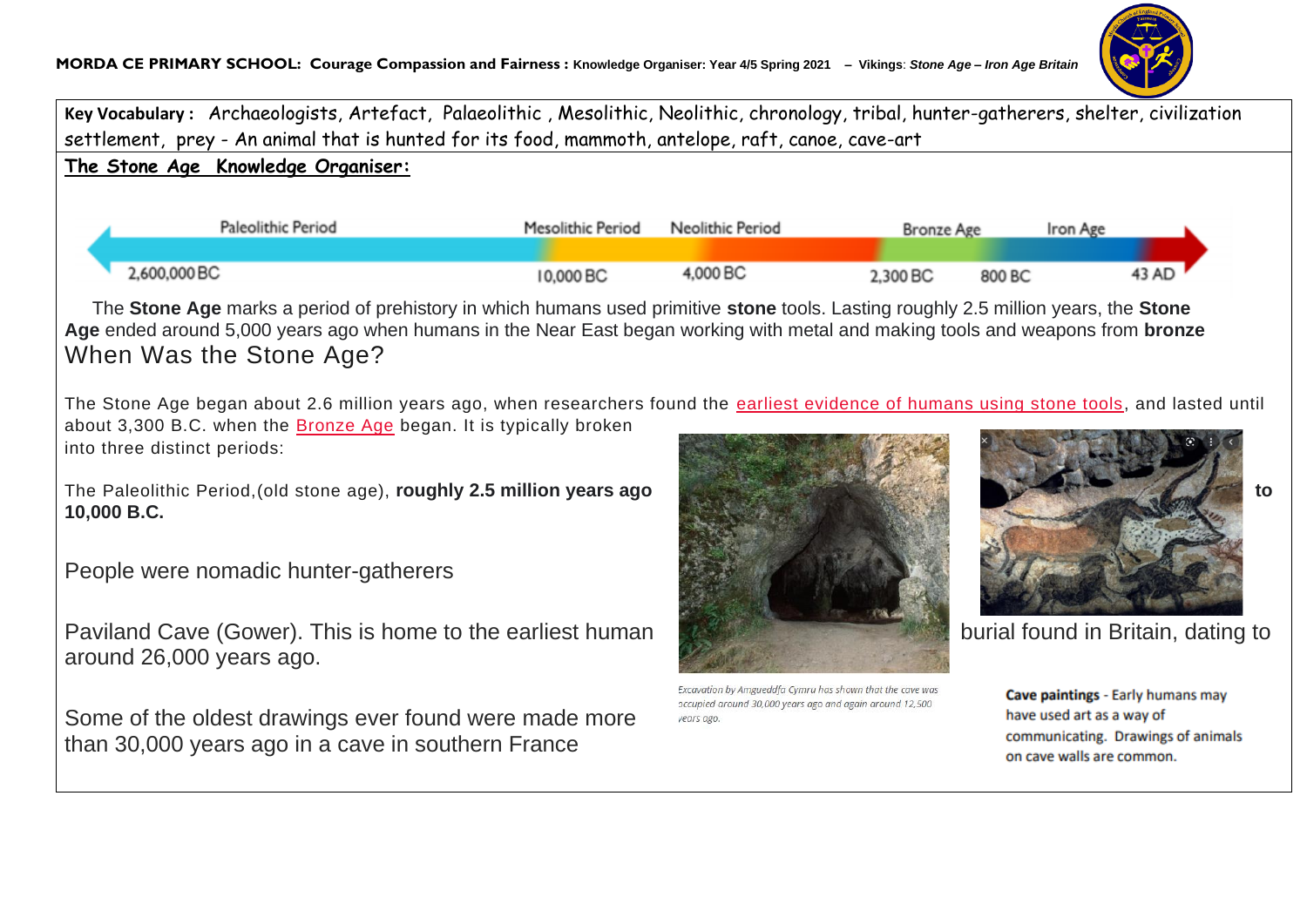

**The Mesolithic Perio**d **around10,000- 4500 BC Period**

People began to settle into faming villages

Doggerland (also called Dogger Littoral) was **an area of land, now submerged beneath the southern North Sea**, that connected Great Britain to continental Europe. It was flooded by rising sea levels around 6500–6200 BCE.





The Neolithic Age **began around 4500 BC years ago and ended as civilizations started to rise around 2700 BCE**. Major changes were introduced by **agriculture**, affecting the way human society was organized and how it used the earth, tools were developed and canoes.



Skara Brae - A stone built Neolithic settlement in Orkney, Scotland. It was occupied around 3000 -2500BC





## **The Bronze Age**

- . People discovered how to get metal out of rocks.
- . Bronze replaced stone as the best material for making tools.

### **The Iron Age**

- . Iron replaced bronze as the best material for making tools and weapons.
- . People lived in tribes, often settlings in hillforts.